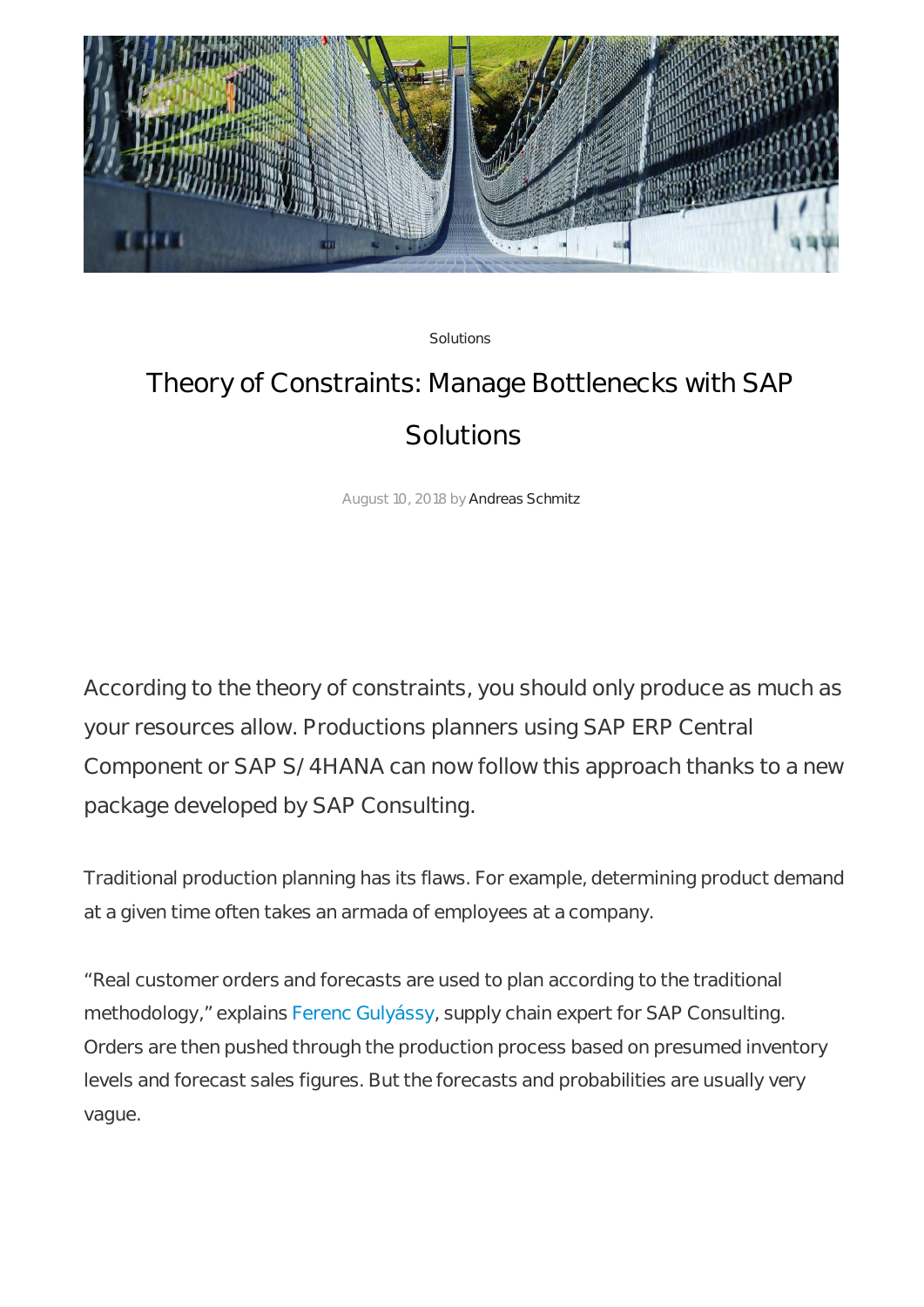In Gulyássy's experience, the numbers are correct 80 percent of the time at best. Usually, though, they are much less reliable: "Having to base production planning on such numbers is less than ideal."

## Work Around the Weakest Link in the Chain

Put forward by Israeli physicist and management consultant Eliyahu M. Goldratt in1987, the theory of constraints offers a way around this predicament. The theory is a holistic approach that focuses on potential bottlenecks in the value chain. Examples include machines, which have limited levels of output, teams that are working on several projects, tools that need to be prepared before use, and the availability of raw materials and components that have to be delivered.

In its purest form, the theory does not rely on any forecasts.

"Bottlenecks slow down business processes, limit an organization's competitiveness and growth, and dampen employees' mood and motivation," explains Gulyássy, who thinks that production planning is a lot like road traffic. "Allowing lots of vehicles on to the highway at once just doesn't make sense because they will only get stuck in traffic."

Monitoring the impact of the bottleneck at every stage of the planning process by applying the theory of constraints enables planners to make informed decisions. That avoids production "traffic jams" from the outset and reduces lead times because the flow of orders is steady. If, for example, the bottleneck is a machine that produces 200units per week, the planner is limited to this level of output. Production experts use a "gating operation" in such cases whereby new orders only make it into production if the bottleneck machine can handle them. All resources involved in the process are programmed to produce the same amount as the bottleneck, even if they could potentially produce much more.

"Production resources and material availability are two of the most significant bottlenecks," adds Gulyássy.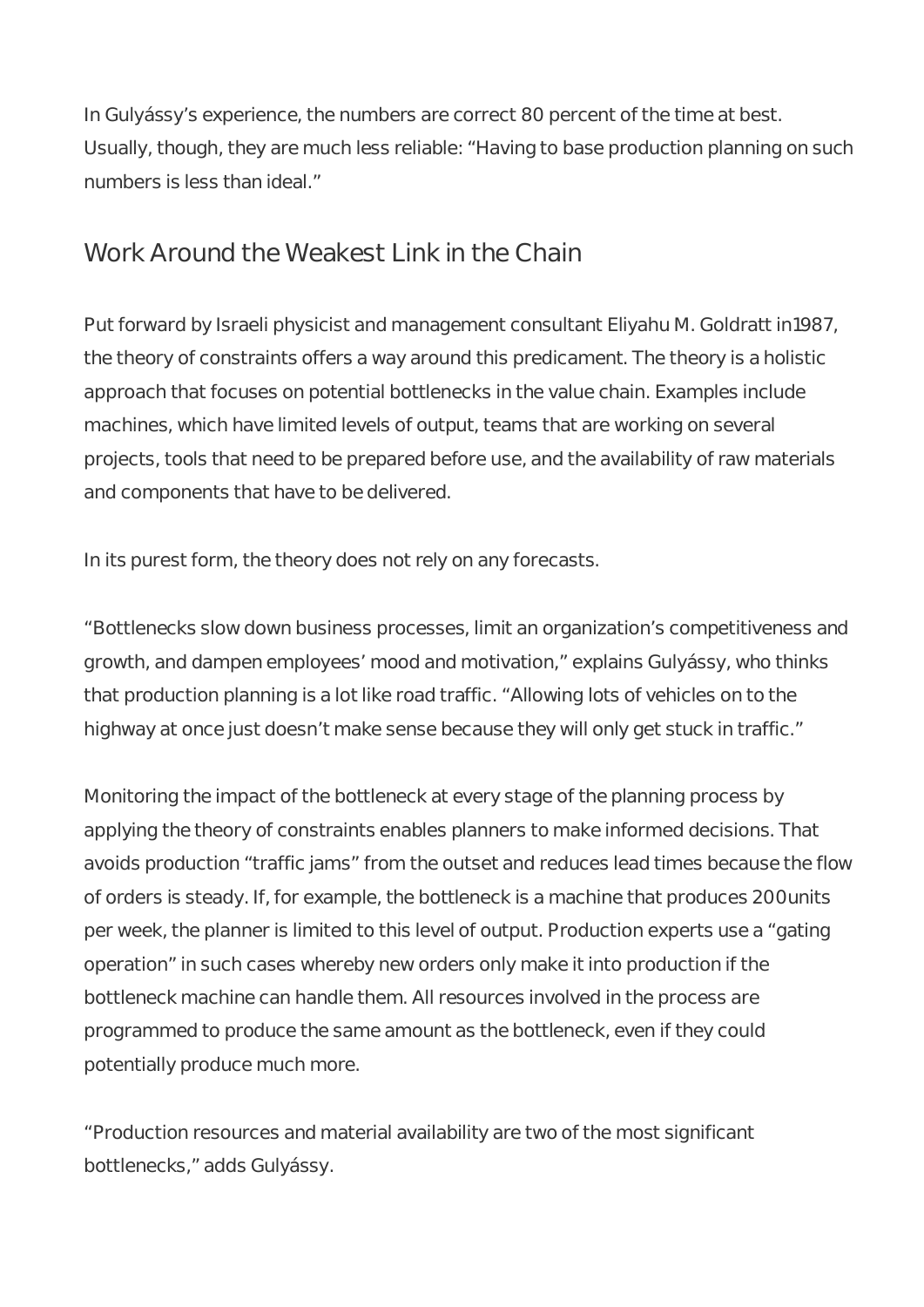## Use the Bottleneck to Full Capacity

The theory of constraints therefore involves identifying a bottleneck, using its capacity to the full, and basing all other planning decisions on its level of output. Until recently, users of SAP solutions were not able to work according to the theory of constraints because the systems were not designed that way.

"Most other solutions were built by providers who were more active in consulting than in software development," says Gulyássy. Companies were therefore using theory of constraints solutions created by specialized third parties and that were not designed for organizations that process large volumes of data every day.

"Many companies have not applied theory of constraints to date because SAP solutions did not offer the methodology, and they did not want to introduce additional interfaces in sensitive areas," he says. If SAP changes its software, these other interfaces and solutions need adapting right away. This motivated some companies to build their own solutions, which, in Gulyássy's opinion, are relatively primitive.

But now, users working in version 6.0 or later of SAP ERP Central Component or SAP S/4HANA can also apply the methodology using the theory of constraints package offered by SAP Consulting. Developed with support from a theory of constraints specialist and in collaboration with three mechanical engineering companies, a conglomerate, and a technology company, the package gives companies an opportunity to rethink their traditional approach to planning.

## Closer Look at the Package from SAP Consulting

Scheduling delivery dates for customer order confirmations is the main factor that determines the bottleneck machine's workload. In reality, companies often allow too many orders through to production.